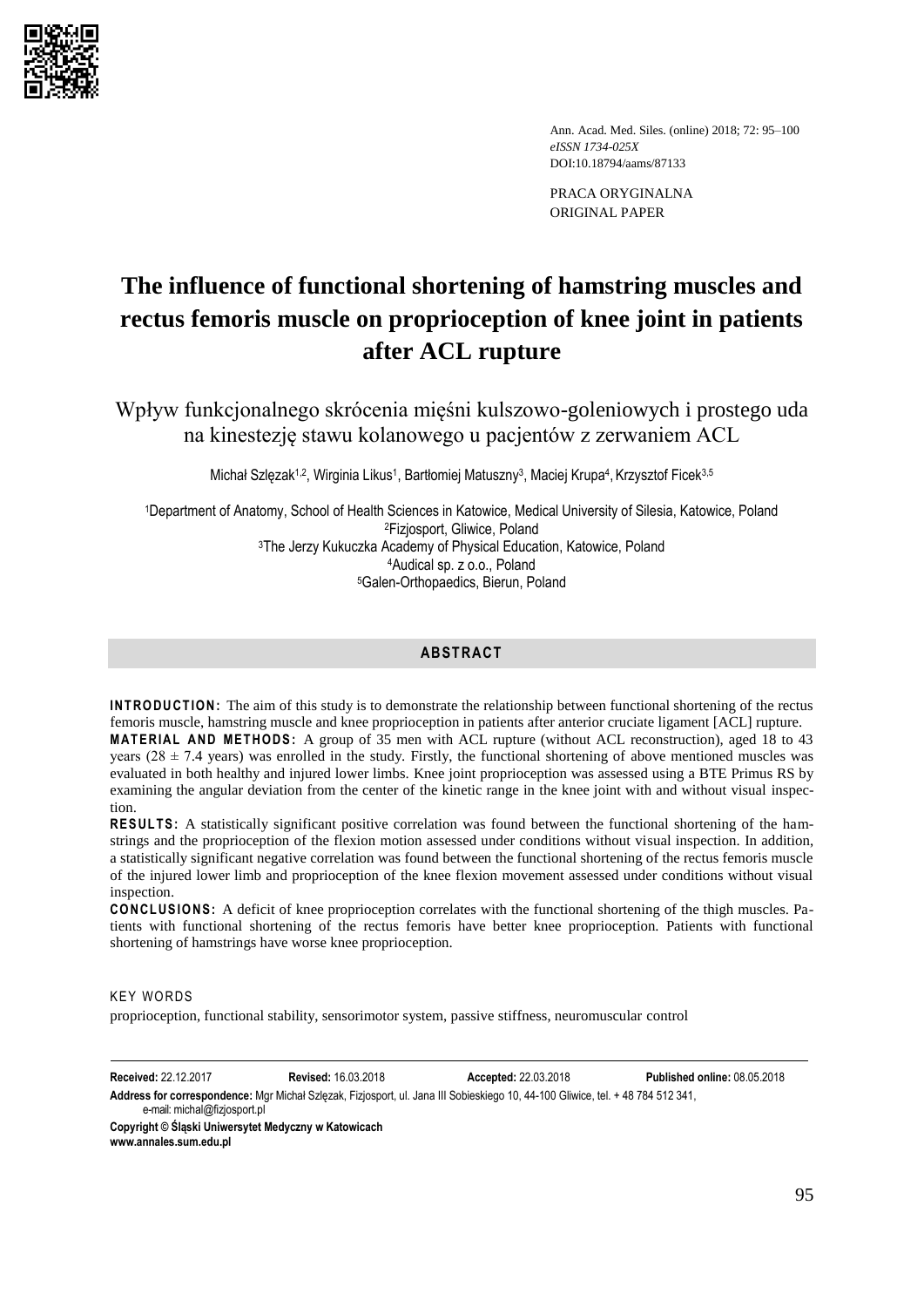## **STRESZCZENIE**

**WSTĘP :** Celem badania jest wykazanie związku między skróceniem czynnościowym mięśnia prostego uda i mięśni kulszowo-goleniowych a kinestezją stawu kolanowego u pacjentów po zerwaniu więzadła krzyżowego przedniego [ACL].

**MAT ER IAŁ I METO DY :** Badaniem objęto grupę 35 mężczyzn z zerwaniem ACL (bez rekonstrukcji) w wieku od 18 do 43 lat (28 ± 7,4 roku). Funkcjonalne skrócenie wyżej wymienionych mięśni oceniano zarówno na zdrowej, jak i kontuzjowanej nodze. Kinestezję stawu kolanowego oceniano za pomocą aparatu BTE Primus RS, badając odchylenie kątowe od środka zakresu ruchu w stawie kolanowym z i bez kontroli wzroku.

WYNIKI: Stwierdzono statystycznie istotną dodatnią korelację między funkcjonalnym skróceniem mięśni kulszowo--goleniowych a kinestezją dla ruchu zgięcia ocenianego w warunkach bez kontroli wzroku. Ponadto stwierdzono istotną statystycznie ujemną korelację między funkcjonalnym skróceniem mięśnia prostego uda nogi uszkodzonej a kinestezją ruchu zgięcia kolana ocenianego w warunkach bez kontroli wzroku.

**WN IOS KI:** Deficyt propriocepcji kolana koreluje z funkcjonalnym skróceniem mięśni uda. Pacjenci z funkcjonalnym skróceniem mięśnia prostego uda mają lepszą kinestezję stawu kolanowego, natomiast u pacjentów z funkcjonalnym skróceniem ścięgien podkolanowych stwierdzono gorszą kinestezję stawu kolanowego.

### **KEY WORDS**

propriocepcja, system sensomotoryczny, sztywność pasywna, kontrola nerwowo-mięśniowa, czynnościowa stabilność

## **ARTICLE**

One of the most common sport injuries is a lesion of the anterior cruciate ligament (ACL). The consequence of ACL rupture is not only knee instability caused by the loss of mechanical function (anterior translation, extension and hyperextension), but also the loss of sensory information that affects the neuromuscular control mechanisms. Lephart's study [1] showed a significant decrease in quadriceps, hamstring and gastrocnemius muscle response in a knee with an ACL lesion compared to a healthy lower limb. In the case of ACL damage, functional adaptation involves increased hamstring muscle activity, which, by its increased stiffness, protects the frontal translation. Adaptive changes also engage the quadriceps, which is an antagonist to the function of the anterior cruciate ligament. Therefore, in the case of ACL damage, reflex inhibition of the quadriceps occurs [2]. This phenomenon is understood to mean a situation in which sensory stimulation hinders muscle activity. Reduced muscle stimulation through abnormal afferent information obtained from a damaged joint results in muscle weakness and muscle atrophy as a consequence [2]. In this paper we focus on the relationship between functional shortening and the proprioception deficit as measured by proprioception testing in the knee joint in patients after ACL injury.

# **MATERIALS AND METHODS**

## **Study group**

The study was conducted in a group of 35 men aged 18 to 43 years (28  $\pm$  7.4 years). The research group consisted of ACL injury (confirmed by MRI and by a doctor with orthopedic and surgical specialization), treated conservatively (without ACL reconstruction), with no other joint injuries within 3 years. The mean time after the rupture incident was 38 weeks  $(\pm 27)$ weeks). Another inclusion criterion was the possibility of passive and active flexion motion in the knee joints above 90 degrees.

# **METHODS**

All the participants were subjected to the following tests: firstly, the functional lengths of the hamstring muscles and rectus femoris muscle were evaluated both passively (classically) and ballistically [3,4,5]. In the passive method the researcher performed the movement without active participation of the participant, whereas in the ballistic method the task of the participant was to perform the movement in the opposite direction to the function of the analyzed muscle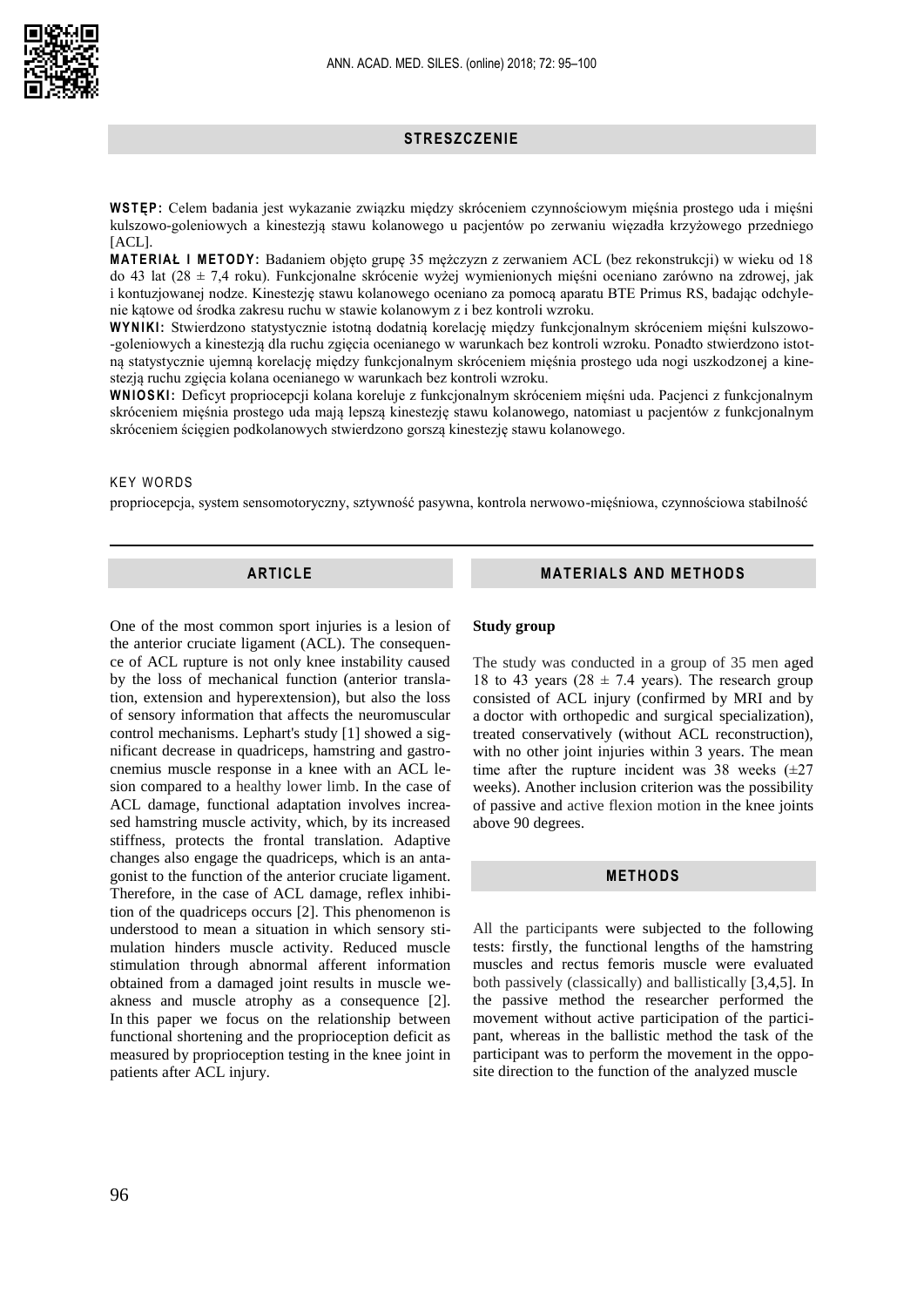

group. In both methods, the participant was asked to focus on his feelings during the tests. The test was stopped at the moment in which the subject reported a slight feeling of tissue resistance or a distinct traction sensation in the examined muscle group. During the measurement, no one reported pain in the knee. Each measurement was performed three times. The average value of three measurements was taken for further analysis. The following groups of muscles were examined:

**Hamstring muscles**: the patient was lying in the supine position and his lower limb was in the triple-bend position with a stabilized pelvis. The hip joint was set at the angle of  $90^{\circ}$  on the tested side. In the passive measurement, the "lacking-angle" test was performed, where the patient made a passive extension of the knee joint till elastic resistance or strong discomfort. In the ballistic measurement, the patient extended the knee joint on his own, completing above-mentioned conditions of the test. In both methods, the inclinometer was placed to the bone below the tibial tuberosity (zero was set in the vertical position, consequently the "lacking-angle" was tested – the obtained value was a lacking variance to achieve  $0^{\circ}$ ).

**Rectus femoris muscle**. The patient was lying in the prone position and the lower limb which was not examined was placed off of the couch, perpendicular to surface with with knee flexion and the whole foot placed on the floor. The pelvis was stabilized by the examiner. In the passive measurement the examiner flexed the knee passively till strong, elastic resistance or till the patient expressed discomfort. In the ballistic measurement, the patient flexed the knee himself till he felt elastic resistance of the muscles. The inclinometer was situated each time on the tibia below the tibial tuberosity (zero was set in the vertical position)

**The knee proprioception** was evaluated in BTE Primus RS, where its angular measurement function was performed in the sagittal plane of the healthy and injured knee and the possibility of stopping the dynamometer arm by the participant at any joint angle during movement performance [6]. The test on healthy and injured limbs was performed both with open and closed eyes. No movement speed was imposed and no additional resistance was applied besides the tested lower limb mass and constant mass of the dynamometer arm (1200 g). The subjects were tested in the seated position. The shin was placed between the lever arm covers of the dynamometer so that they were above the lateral ankle, allowing free movement of extension and flexion of the knee throughout the specified range. The rotation axis of the dynamometer was set according to the axis of rotation of the knee joint. In the proximal part, the tested limb was stabilized by a transverse belt at 1/3 of the distal part of the thigh. The pelvis and torso were stabilized. The position is shown in Figure 1.



Fig. 1. Subject during extension test for proprioception in knee joint author`s own material. **Ryc. 1.** Pacjent podczas wyprostnego testu na propriocepcję w stawie

kolanowym – materiały własne.

The task was to perform extension of the knee joint in the range  $0-90^{\circ}$  (where zero was in the horizontal position) and then the participant was asked to repeat the stretch with the difference that he had to press a button to stop the possibility of further movement when he was in the "middle" of this range. This mechanism allowed the tester to observe the actual angular setting. This procedure was repeated twice. The subject was then tested in the same way for bending movement, starting with the extended knee. Subsequently, tests without visual inspection (closed eyes) were repeated. Better test results, closer to the center of the range of motion, were entered in the following equation, which evaluated proprioception based on the sample error (the lower the value obtained from the equation, the better the test, where zero is the ideal outcome – the center of the range):

$$
Z = [(Y - X) / Y] x 100
$$

 $Y - standard (50\% \text{ of the sample value } - \text{half of the})$ range)

 $X$  – real test value

Z – sample error value (absolute value)

#### *Statistical analysis*

The results of the study were statistically evaluated using STATISTICA PL StatSoft (version 10). Pearson's correlation coefficient was calculated as well as the elasticity of the muscle groups and the values of possible proprioception differentiation in the knee joint of the injured and healthy limbs. The critical significance level of the differences was assumed to be  $p < 0.05$ .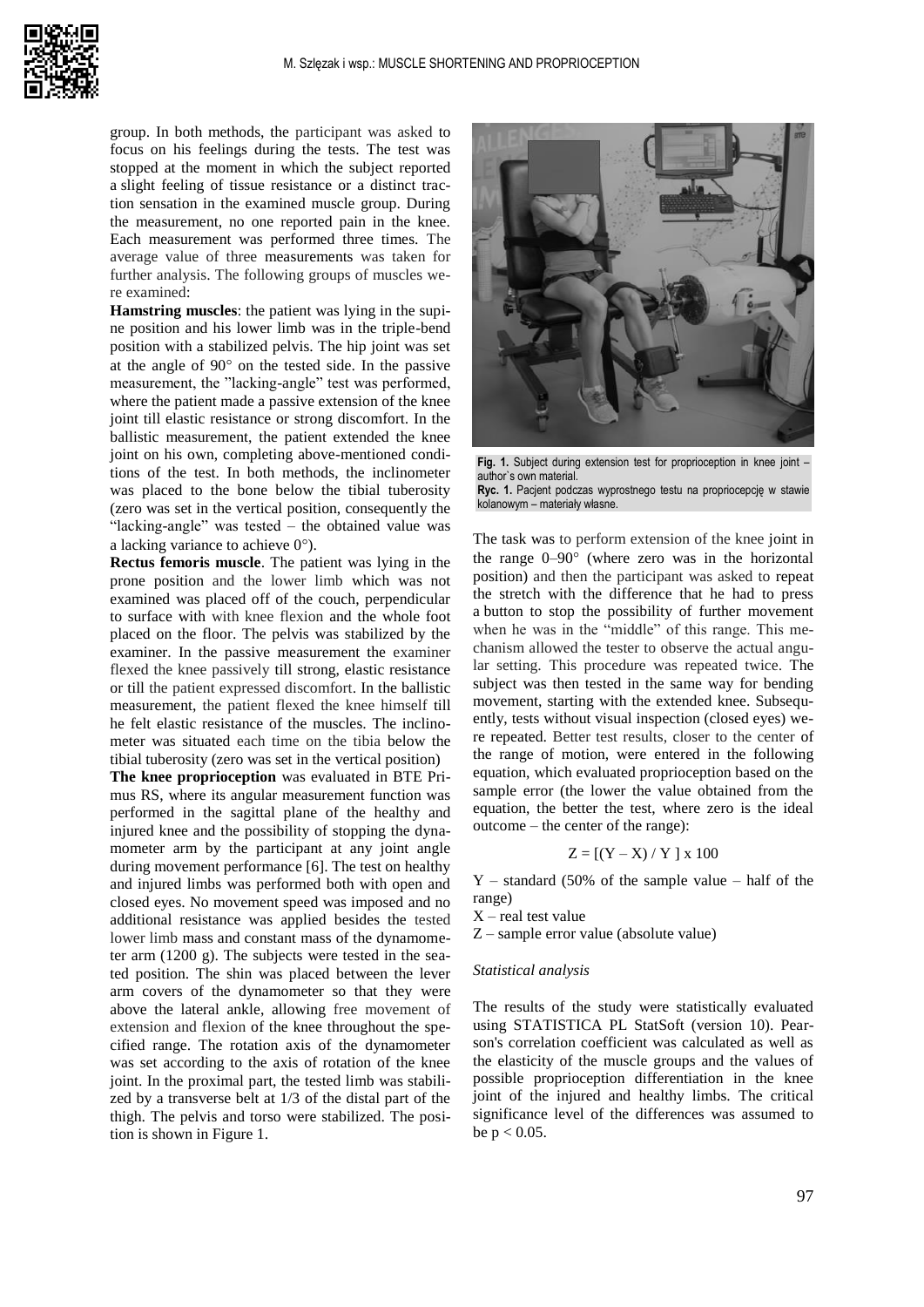### **RESULTS**

The statistical analysis revealed a positive correlation between the functional shortening of the hamstring muscles of the injured lower limb and the proprioception of the flexion assessed under conditions without visual inspection (tested both passively and ballistically). The other results were not statistically significant. The data is presented in Table I.

A negative statistically significant correlation was noted between the functional shortening of the rectus femoris muscle – tested passively and ballistically – and the proprioception of knee flexion assessed under conditions without visual inspection (respectively  $p = 0.043$  and  $p = 0.007$ ). For the remaining analyses, there were no statistically significant correlations between the analyzed results. The results are shown in Table II.

**Table I.** Correlation coefficient (r) between knee proprioception, and measurement of functional length of hamstring muscles **Tabela I.** Współczynnik korelacji liniowej Pearson'a (r) pomiędzy propriocepcją stawu kolanowego, a pomiarem długości funkcjonalnej mięśni kulszowo- -goleniowych (KG)

|                            | Passive measurement of functional length<br>of hamstring muscles |                    | Ballistic measurement of functional length<br>of hamstring muscles |                    |
|----------------------------|------------------------------------------------------------------|--------------------|--------------------------------------------------------------------|--------------------|
| <b>Test</b>                | healthy lower limb                                               | Injured lower limb | healthy lower limb                                                 | Injured lower limb |
| Knee extension - eyes      | $r = -0.1492$                                                    | $r = 0.1036$       | $r = -0.1057$                                                      | $r = 0.2464$       |
| opened                     | $p = 0.627$                                                      | $p = 0.457$        | $p = 0.426$                                                        | $p = 0.368$        |
| Knee extension - eyes      | $r = -0.1474$                                                    | $r = 0.0252$       | $r = -0.1597$                                                      | r = -0.1532        |
| opened                     | $p = 0.265$                                                      | $p = 0.097$        | $p = 0.214$                                                        | $p = 0.869$        |
| Knee flexion - eyes        | $r = 0.0368$                                                     | $r = 0.3268$       | $r = 0.4269$                                                       | $r = 0.0428$       |
| opened                     | $p = 0.84$                                                       | $p = 0.169$        | $p = 0.086$                                                        | $p = 0.966$        |
| Knee flexion – eyes closed | $r = 0.1576$                                                     | $r = 0.3576*$      | $r = -0.1568$                                                      | $r = 0.4567*$      |
|                            | $p = 0.639$                                                      | $p = 0.021$        | $p = 0.74$                                                         | $p = 0.038$        |

\* statistically significant correlations, p < 0.05

\* korelacje istotne statystycznie, p < 0,05.

**Table II.** Correlation coefficient (r) between knee proprioception, and measurement of functional length of rectus femoris muscles **Tabela II.** Współczynnik korelacji liniowej Pearson'a (r) pomiędzy propriocepcją stawu kolanowego a pomiarem długości funkcjonalnej mięśnia prostego uda

|                       | Passive measurement of passive inflexibility |                    | Measurement of ballistic functional length of muscle |                    |
|-----------------------|----------------------------------------------|--------------------|------------------------------------------------------|--------------------|
| <b>Test</b>           | healthy lower limb                           | Injured lower limb | healthy lower limb                                   | Injured lower limb |
| Knee extension - eyes | $r = -0.186$                                 | $r = -0.4356$      | $r = -0.055$                                         | $r = -0.179$       |
| opened                | $p = 0.523$                                  | $p = 0179$         | $p = 0.724$                                          | $p = 0.357$        |
| Knee extension - eyes | $r = 0.190$                                  | $r = -0.369$       | $r = -0.2603$                                        | $r = -0.2467$      |
| closed                | $p = 0.842$                                  | $p = 0.428$        | $p = 0.527$                                          | $p = 0.628$        |
| Knee flexion - eyes   | $r = -0.2457$                                | $r = 0.3176$       | $r = -0.5321$                                        | $r = 0.4721$       |
| opened                | $p = 0.472$                                  | $p = 0.326$        | $p = 0.156$                                          | $p = 0.092$        |
| Knee flexion - eyes   | $r = -0.3745$                                | $r = -0.4284*$     | $r = 0.6896$                                         | $r = -0.5629*$     |
| closed.               | $p = 0.102$                                  | $p = 0.043$        | $p = 0.084$                                          | $p = 0.007$        |

\* statistically significant correlations

\* korelacje istotne statystycznie

## **DISCUSSION**

ACL damage involves many disorders of normal functioning of the knee [7]. The absence of this important articular receptor increases the passive stiffness of the muscles surrounding the joint [8,9]. Several studies have been conducted to evaluate the effect of ACL on proprioception of the knee joint. Lee et al. [10] concluded that in patients with ACL rupture, the

threshold to detect passive motion (TDPM) strongly correlated with the dynamic stabilization in one lower limb stance activity. In Lee's study TDPM was measured in the following way: the participants were asked to "concentrate on the knee" and respond when they felt any sensation of movement or change in position by flipping a switch. The knee was being rotated at an angular velocity of 0.5°/s. Hence, it was quite a different procedure than the one applied in the present study because there was rotational movement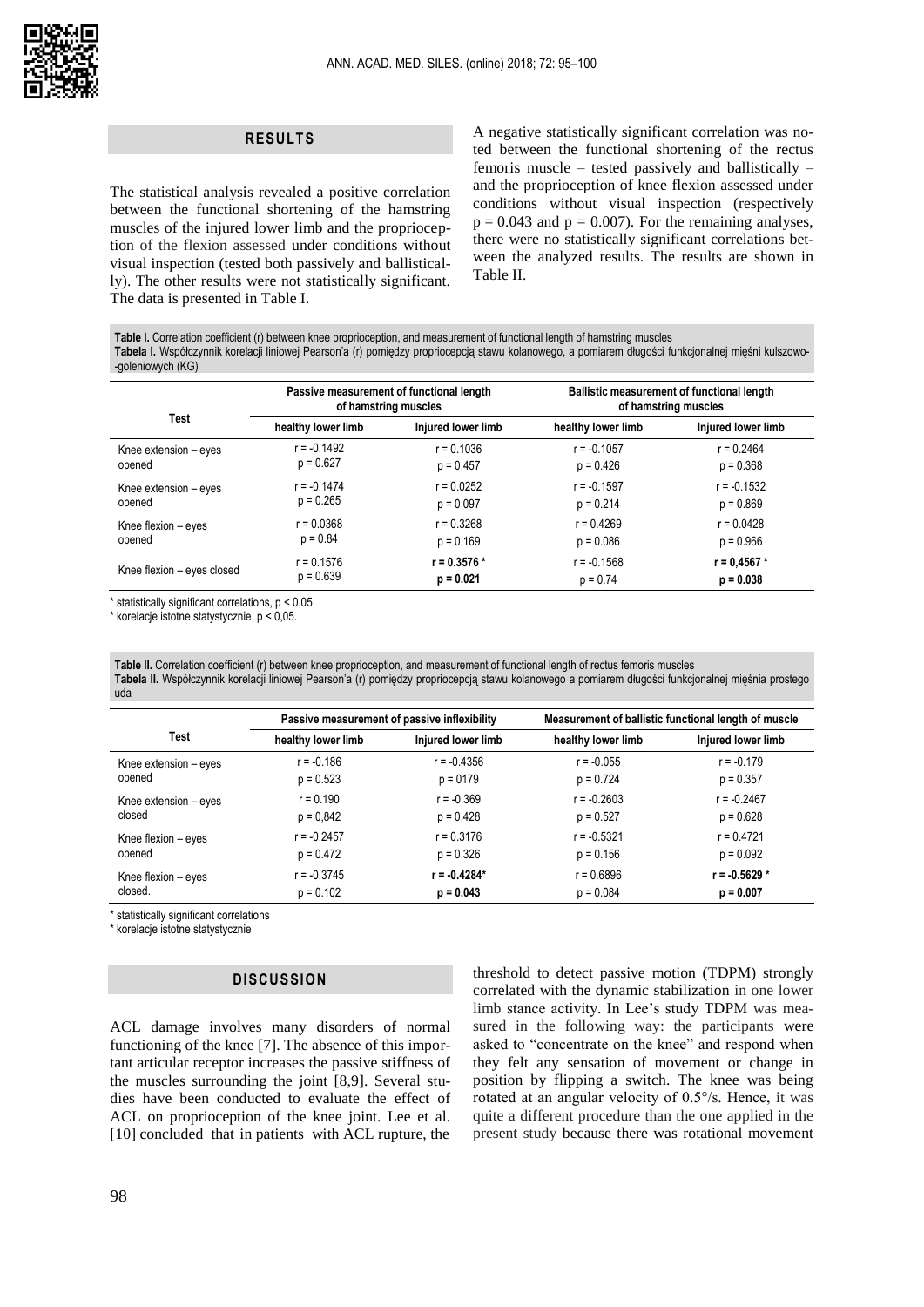

tested there and the threshold for the sensation of motion was checked. In turn in the study described in the present article, flexion and extension movements were tested, and the tested parameter was the ability to set the joint in the given position. By contrast, in the above mentioned study, dynamic single limb stance balance does not show a significant correlation with knee laxity or the strength of the knee muscles. Unfortunately, the study was conducted only among 10 individuals, therefore strong conclusions cannot be drawn from it. Other studies performed on patients with ACL injury indicate a proprioception disorder of the injured joint [11]. In the study presented in this article, a positive correlation was found between functional shortening of the hamstring muscles with joint movement sense for flexion motion in the knee joint on the injured side. These results were statistically significant only in the case of the closed-eye tests (proprioception tests), but only for flexion motion. Similar ACL-related outcomes have been reported by other authors [12,13].

If we assume that an increase in functional shortening of the lateral muscles of the thigh is a compensatory mechanism for ACL, inhibiting frontal translation in the joint [14], it is connected with worse proprioception. Going further we can ask: is proper rehabilitation, optimizing the disbalance between the knee flexors and extensors able to improve this dysfunction? Larsen et al. conducted this type of study [15]. No changes in knee joint proprioception were observed immediately after passive hamstring stretching, but this study was performed in healthy patients, so the efficacy of this type of therapy in ACL trauma patients continues to be questioned. Perhaps to remedy this problem, it is necessary to reconstruct this ligament, to provide correct mechanics to the joint, and to provide better conditions for the muscles? The answer to this

#### **Author's contribution**

Study design – M. Szlęzak Data collection – W. Likus, M. Krupa Statistical analysis – M. Szlęzak, W. Likus Manuscript preparation – K. Ficek, B. Matuszny Literature research – B. Matuszny Manuscript preparation – K. Ficek

#### **REFERENCES:**

**1.** Lephart S., Fu F.H. Proprioception and Neuromuscular Control in Joint Stability. Human Kinetics. Champaign Illinois 2000.

**2.** Beard D., Kyberd P., Fergusson C., Dodd C.A. Proprioception after rupture of the anterior cruciate ligament: An objective indication of the need for surgery? J. Bone Joint Surg. 1993; 75(2): 311–315.

**3.** Evjenth O., Hamberg J. Muscle stretching in manual therapy. A Clinical Manual. Alfta Rehab. 1984.

**4.** Zembaty A. Szczegółowa metodyka badań i normy wybranych zakresów ruchów stawów skokowo-goleniowych i stopy. W: Kinezyterapia. Red. A. Zembaty. Tom I. Kasper. Kraków 2002, s. 542–546.

**5.** Arnold G., Kekkonen J. Anatomia stretchingu. Studio Astropsychologii. Wyd. I. Białystok 2010.

question can be found in the Lephart study, which concludes that in most patients with ACL abnormalities, proprioceptive deficits leading to functional instability continue to persist but to a smaller degree after reconstruction [1]. Therefore, it means that ACL reconstruction does not guarantee full recovery. A separate issue is the impact of time that has elapsed since the injury. Lee et al [10] observed that patients with chronic ACL rupture achieved better results in stability tests than patients who were less than 3 months after their injury.

Another correlation was statistically significant: the smaller the functional shortening of the rectus femoris muscle, the worse the deep knee sensation was. As in the case of the previous muscle group, the results for these were statistically significant only in the case of the closed-eye tests. Based on the above results, it can be assumed that in patients with ACL abnormalities, working on functional muscle length may be important to improve proprioception but we do not know to what extent. The fact that the results were statistically significant only for flexion motion is also interesting. Further studies will be necessary to test the effect of different therapies on the tested parameters, with a comparison of the results before and after the treatment.

## **CONCLUSIONS**

A deficit of knee proprioception correlates with functional shortening of the rectus femoris and hamstring muscles. Patients with functional shortening of the rectus femoris have better knee proprioception. Patients with functional shortening of the hamstrings have worse knee proprioception.

**6.** Bjorklund M., Hamberg J., Crenshaw A. Sensory adaptation after a 2- -week stretching regimen of the rectus femoris muscle. Arch. Phys. Med. Rehabil. 2001; 82 (9): 1245–1250.

**7.** Ochi M., Iwasa J., Ucho Y., Adachi N., Sumen Y. The regeneration of sensory neurones in the reconstruction of the anterior cruciate ligament. J. Bone Joint Surg. Br. 1999; 81(5): 902–906.

**8.** Antolič V., Straž ar K., Pompe B., [Pavlovcic V.,](https://www.ncbi.nlm.nih.gov/pubmed/?term=Pavlovcic%20V%5BAuthor%5D&cauthor=true&cauthor_uid=10653291) [Vengust R.,](https://www.ncbi.nlm.nih.gov/pubmed/?term=Vengust%20R%5BAuthor%5D&cauthor=true&cauthor_uid=10653291) [Stanic U.,](https://www.ncbi.nlm.nih.gov/pubmed/?term=Stanic%20U%5BAuthor%5D&cauthor=true&cauthor_uid=10653291) [Jeraj J.](https://www.ncbi.nlm.nih.gov/pubmed/?term=Jeraj%20J%5BAuthor%5D&cauthor=true&cauthor_uid=10653291) Increased muscle stiffness after anterior cruciate ligament reconstruction – memory on injury? Int. Orthop. 1999; 25(5): 268–270.

**9.** Kuszewski M., Saulicz E., Myśliwiec A., Knapik A., Wolny T. The role of passive stiffness of the hamstring muscles in body stability processes. Fizjoter. Pol. 2009; 9(3): 195–201.